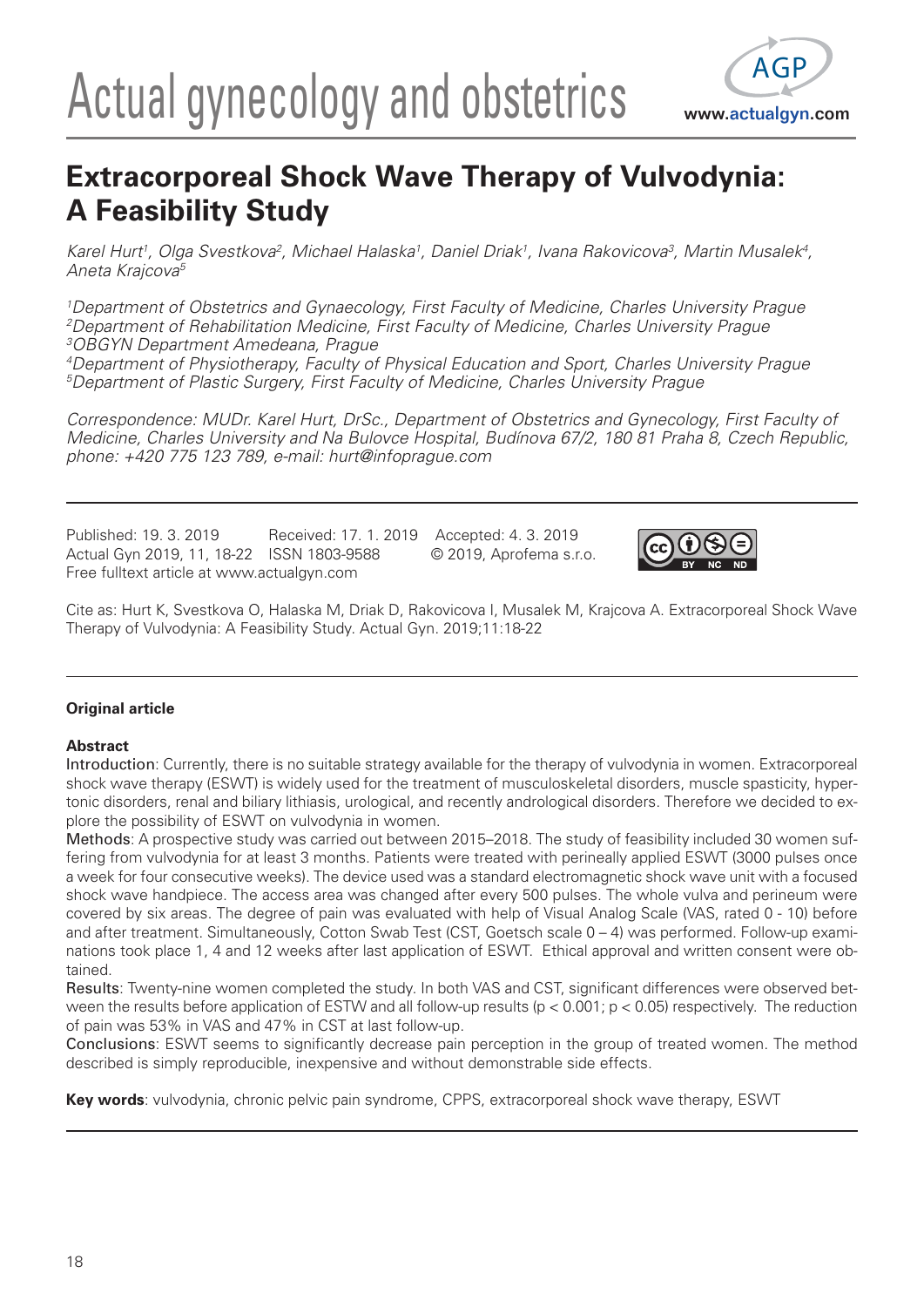# **EXTRAKORPOREÁLNÍ RÁZOVÁ VLNA V LÉČBĚ VULVODYNIE. STUDIE PROVEDITELNOSTI.**

#### **Původní práce**

# **Abstrakt**

Úvod: V současnosti není k dispozici vhodná strategie k léčbě vulvodynie u žen. Extrakorporeální rázová vlna (Extracorporeal shock wave therapy - ESWT) je rozšířena pro léčbu muskuloskeletárních poruch, svalové spasticity, hypertonu, renální a biliární lithiázy, urologických a v poslední době i andrologických onemocnění. Rozhodli jsme se vyšetřit užití ESWT u vulvodynie u žen.

Metody: Prospektivní studie byla prováděna v letech 2015 – 2018. Studie proveditelnosti zahrnovala 30 žen s vulvodynií nejméně 3 měsíce. Pacientky byly léčeny perineálně aplikovanou ESWT 1x týdně (3 000 pulzů vždy po 4 následující týdny). Použité zařízení bylo standardní elektromagnetický unit s fokusovanou rázovou hlavicí. Ošetřovaná oblast byla měněna vždy po 500 pulzech. Šesti okrsky byla ošetřena celá vulva a perineum. Stupeň bolesti byl hodnocen pomocí vizuální analogové škály o 11 stupních (VAS, 0 – 10) před a po léčbě. Cotton Swab test (CST, Goetsch škála 0 – 4) ve stejných termínech. Follow-up byla provedena po 1, 4 a 12 týdnech po ukončení poslední aplikace ESWT. Souhlas Etické komise a písemné informované souhlasy pacientek byly zajištěny.

Výsledky: 29 žen dokončilo studii. Ve VAS a CST testování jsme prokázali signifikantní rozdíly mezi výsledky před aplikací a všemi výsledky follow-up (P < 0,001; P < 0,05) v tomto pořadí. Redukce bolesti ve VAS byla 53 % a CST 47 % při posledním testování.

Závěry: ESWT se zdá významně redukovat vnímání bolesti v naší skupině léčených žen. Výsledky nás povzbuzují k dalšímu zkoumání této moderní techniky. Tato metoda je jednoduše opakovatelná, levná a bez prokazatelných vedlejších účinků.

**Klíčová slova**: vulvodynie, chronická pánevní bolest, CPPS, terapie extrakorporeální rázovou vlnou, ESWT

## **Introduction**

Chronic pelvic pain syndrome (CPPS) in women is currently considered a frequent pain condition (1–6). Several subgroups of CPPS are recognised, vulvodynia being the most frequent one (7,8). A study of National Institutes of Health (NIH) states that 15.7% of women report pain of lower genital tract lasting for 3 or more months. Other studies cite prevalence of 9–12% (4,9–12). Vulvodynia is characterised as burning, stabbing or pain in absence of objective clinical or laboratory findings, which could explain the symptom (2,7,13). A therapeutic standard comprises treatment of neuropathic pain (14,15). Auxiliary treatment methods include pelvic rehabilitation, superficial electromyography, administration of interferon alpha, topical oestrogens, botulinum toxin A and/or surgical intervention most often based on denervation of the vulva (11,16-20). Also myofascial pain and pelvic hypertonicity are discussed as possible causal factors, as well as myofascial trigger points and the possibility of their blockade (2). Current treatment methods seem to be insufficient. Most authors describe only treatment of the proper pain. The majority of patients is treated for infection, although no infection was proven (21-23). Therefore, we strove to find a simple, safe, and modern method to solve this issue.

Extracorporeal Shock Wave Therapy (ESWT) appears as one of therapeutic possibilities. The use of electromagnetic, electrohydraulic or piezoelectric ESW changed therapeutic options in many fields of medicine. The application of ESWT in the treatment of urolithiasis and biliary lithiasis is frequent (24). Low intensity ESWT (Li-ESWT) is widely used in orthopaedics primarily in the treatment of degenerative conditions, arthropaties or plantar fasciitis (25-27). ESWT can also be utilised in the treatment of non-union of long bone fracture and non-healing defects, e.g. chronic diabetic and non-diabetic ulcers (28- 30), muscle spasticity and hypertonus (31-33), and Pey-

ronie´s disease and erectile dysfunction. Recently, ESWT started to be used in the therapy of CPPS in males (34-36). The aim of our feasibility study was the possibility to use ESWT in the treatment of vulvodynia. Obtaining a significant clinical pain perception decrease would have hold promise for further practical use.

## **Material and methods**

#### Study design

The study was part of a prospective controlled study carried out in 2015-2018. The research protocol was approved by the Ethical Committee of Faculty Hospital Na Bulovce, Prague, Czech Republic. All patients signed an informed consent to participate in the study. Patients were recruited from centres 1 and 3 in the list of authors. Treatment principles, application, and evaluation were approved by the authors of the study. We report the results of feasibility study to set basic criteria for this method.

#### Study participants

Thirty women, aged 27 – 52 years, with objectively diagnosed vulvodynia lasting at least three months participated in the study.

#### Inclusion criteria

Compliance with diagnostic criteria for vulvodynia (at least three months lasting pain, everyday pain) and following criteria:

- vulvar vestibulitis syndrome or
- dysesthetic vulvodynia,
- positive Cotton Swab Test

## Exclusion criteria

- acute pelvic inflammatory disease during last 6 months
- endometriosis
- oncological condition during last 5 years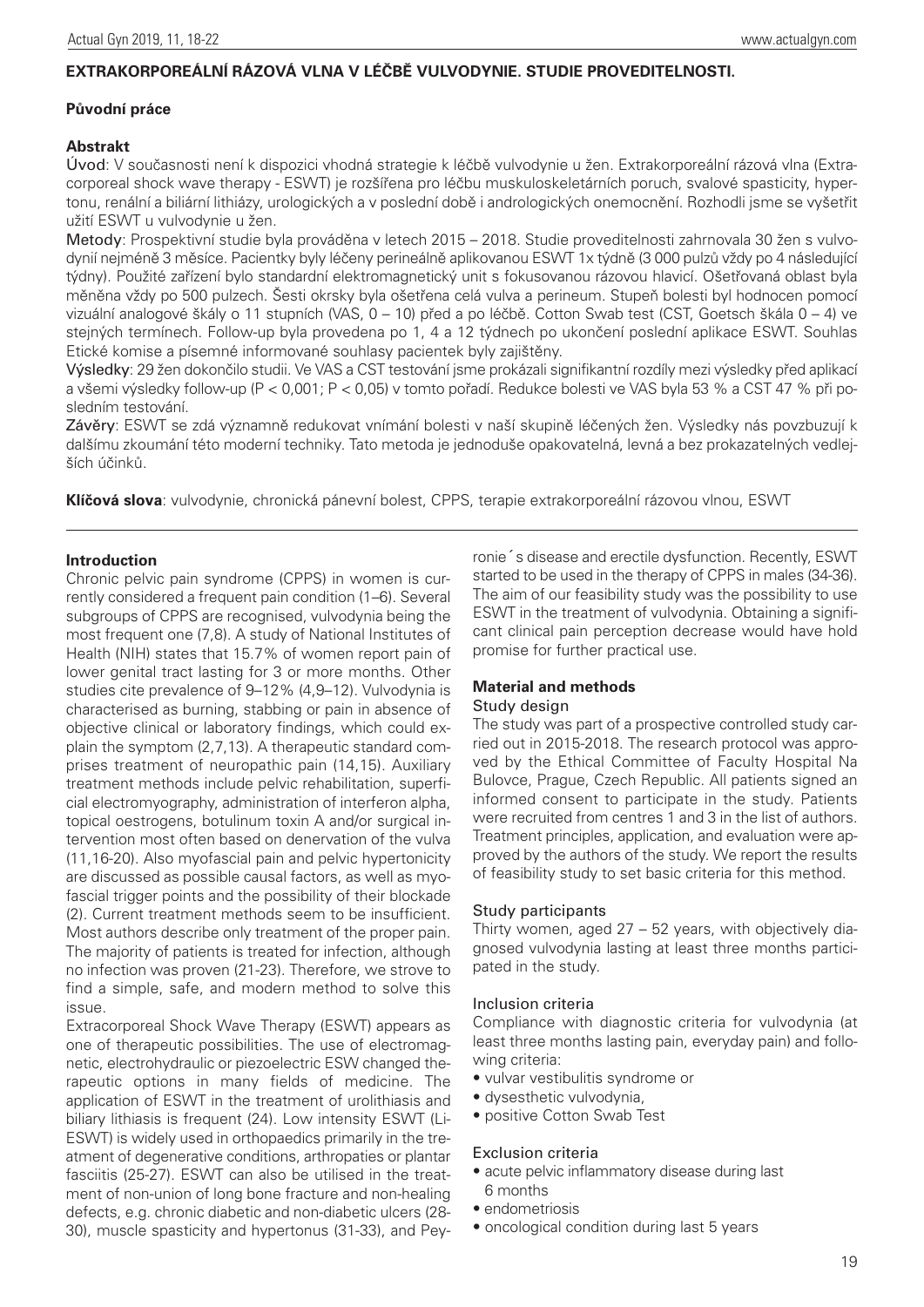- clinically manifested haematological condition
- myocardial infarction, cardiac arrhythmia during last 6 months
- severe dermatological condition in the access area
- severe metabolic condition

#### Degree of pain evaluation

The degree of pain was evaluated with help of 10-centimetre Visual Analog Scale (VAS, 0 = no pain, 10 = maximum pain) and Cotton Swab Test (Goetsch scale,  $0 = no$ pain, 4 = maximum pain).

#### Method

Study participants were treated with ESWT (3000 pulses once a week for four consecutive weeks). Energy flux density used was 0.25 mJ/mm2, frequency 4 Hz, focus penetration depth 0 – 30 mm, stand-off II (*Fig. 1*). The patients were treated in supine position. Six access areas were sufficient to cover the whole vulva and perineum (*Fig. 2*). We used DUOLITH® SD1 (STORZ MEDICAL AG, Tägerwilen, Switzerland) unit.

# *Fig. 1 ESWT handpiece*





*Fig. 2 Access areas in the vulvar region*

## **Treatment results evaluation**

The evaluation of pain perception decrease was based on differences of the VAS and CST degree of pain rating before and after treatment. Follow-up examinations took place 1, 4 and 12 weeks after last application of ESWT. Further examinations, i.e. dopplerometry, oximetry etc., were performed which are outside of the scope of this paper. In concordance with established clinical practice, changes of 30% and higher were considered significant.

*Tab. 1 Reported pain values before and after treatment*

| Parameter  | Range | Median | Significant changes     |
|------------|-------|--------|-------------------------|
|            |       |        | after                   |
|            |       |        | versus before treatment |
| VAS_before | 58    | 6.20   |                         |
| VAS 1wk    | 14    | 2.91   | P < 0.001               |
| VAS 4wk    | 15    | 2.76   | P < 0.001               |
| VAS 12wk   | 14    | 2.67   | P < 0.001               |
| CST before | 34    | 3.3    |                         |
| CST 1wk    | 01    | 0.7    | P < 0.05                |
| CST 4wk    | 01    | 0.8    | P < 0.05                |
| CST 12wk   | 01    | 0.7    | P < 0.05                |

*VAS = visual analog scale (0 - 10); CST = cotton swab test (0 - 4)*

*scale; wk = week*

#### **Statistical analysis**

The data were tested for normality with skewness, kurtosis, Shapiro-Wilk, and Kolmogorov-Smirnov tests. In case of normal distribution we used ANOVA, in case the normality criteria were not met, non-parametric Wilcoxon signed-rank test for two related samples was used. We evaluated difference between the value before the study start and the respective follow-up. The level of significance (alpha error) was set at 5% (two-tailed test) for our analysis. The Bonferroni correction was applied with resulting adjusted  $p = 0.017$ .

## **Results**

Twenty-nine patients completed the study. One patient was excluded because of having had not participated in all follow-ups. The normal distribution criteria were not met. Therefore, non-parametric Wilcoxon signed-rank test for two related samples was used for the result before treatment and the respective follow-up results. Because of non-parametric distribution of data, medians were used as the main reference parameters. Median VAS value before treatment was 6.2, median CST value 3.3, after treatment was median VAS value 2.67 and median CST value 0.7. Further consecutive results are given in (*Tab. 1*). We observed statistically significant differences between reported pain before treatment and at all of the follow-ups (p-value < 0.001 and < 0.05 in VAS and CST, respectively). The reduction of pain was 53% in VAS and 47% in CST at last follow-up.

## **Discussion**

According to databases available this is the first study on use of ESWT for therapy of vulvodynia in women. ESWT induces the hyperstimulation of nociceptors and change in CNS patterns can play a significant role in treatment of CPPS and especially vulvodynia (36). Published studies discuss possible disruption of nerve pulses by ESWT (32,36). Autonomous nerve system and co-ordination between smooth and striated muscles can play significant role in changes of structures treated with ESWT (37,38). Clinical studies report stimulation of growth factors, propagation and formation of new blood vessels (angioneogenesis) (29). Moreover, ESWT can be used without any demonstrable side effects. These factors are stressed in many orthopedic and urologic studies (35), in this case the authors refer to the use of low intensity ESW, howe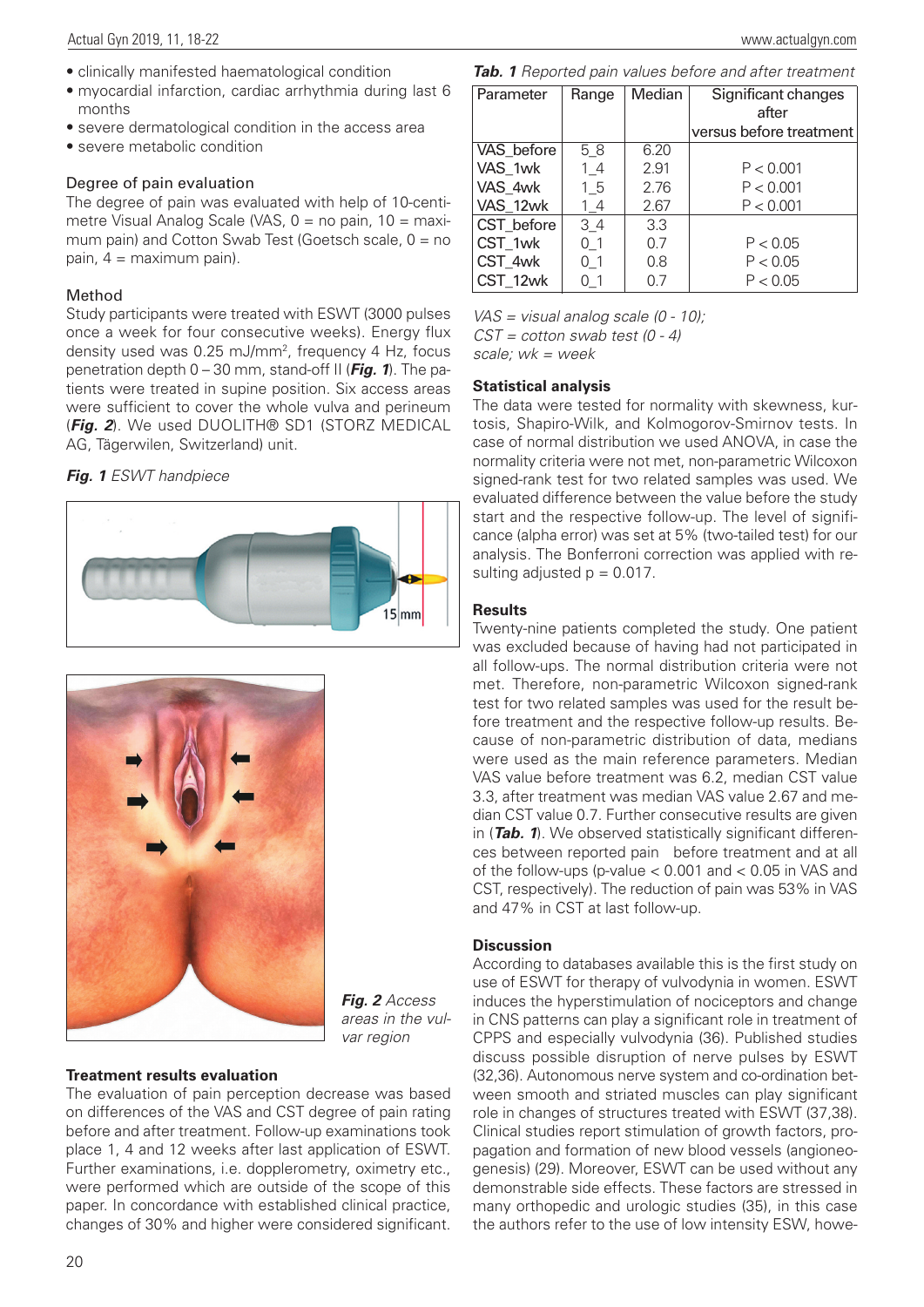ver. High tolerability of ESWT enables its use without anaesthesia and we see the limitation in use mainly in disorders accounted in exclusion criteria above. Although it is known that the effect of ESWT is intensity-dependent, we did not exceed the energy flux density of 0.25 mJ/mm2 because of possible pain intolerance.

# **Conclusion**

Extracorporeal Shock Wave Therapy seems to be an effective method for the treatment of vulvodynia in women. Our feasibility study proved a statistically significant pain reduction before and after treatment in our patients. Similarly to some CPPS studies in males, this technique offers a modern physical method capable ofdecreasing or even eliminating the use of analgesics and supportive therapy. ESWT is simply reproducible and economically effective (disregarding the initial investment in a quality apparatus). Further discussion regarding specifictypes of usage and a randomised double-blind study is needed.

# **Literature**

- 1. Hoffman D. Understanding Multisymptom Presentations in Chronic Pelvic Pain: The Inter-relationships Between the Viscera and Myofascial Pelvic Floor Dysfunction. Current Pain and Headache Reports. 2011;15(5):343-6
- 2. Bhide AA, Puccini F, Bray R, Khullar V, Digesu GA. The pelvic floor muscle hyperalgesia (PFMH) scoring system: a new classification tool to assess women with chronic pelvic pain: multicentre pilot study of validity and reliability. European Journal of Obstetrics & Gynecology and Reproductive Biology. 2015;193:111-3
- 3. Thibault-Gagnon S, McLean L, Goldfinger C, Pukall C, Chamberlain S. Differences in the Biometry of the Levator Hiatus at Rest, During Contraction, and During Valsalva Maneuver Between Women With and Without Provoked Vestibulodynia Assessed by Transperineal Ultrasound Imaging. Journal of Sexual Medicine. 2016;13(2):243-52
- 4. Fenton BW. Limbic associated pelvic pain: A hypothesis to explain the diagnostic relationships and features of patients with chronic pelvic pain. Medical Hypotheses. 2007;69(2):282-6
- 5. Fenton BW, Brobeck L, Witten E, Von Gruenigen V. Chronic Pelvic Pain Syndrome-Related Diagnoses in an Outpatient Office Setting. Gynecologic and Obstetric Investigation. 2012;74(1):64-7
- 6. Carvalho J, Vieira AL, Nobre P. Latent Structures of Female Sexual Functioning. Archives of Sexual Behavior. 2012;41(4):907-17
- 7. Binik YM. The DSM Diagnostic Criteria for Vaginismus. Archives of Sexual Behavior. 2010;39(2):278-91
- 8. Desrochers G, Bergeron S, Khalife S, Dupuis MJ, Jodoin M. Fear Avoidance and Self-efficacy in Relation to Pain and Sexual Impairment in Women With Provoked Vestibulodynia. Clinical Journal of Pain. 2009;25(6):520-7
- 9. Farrar JT, Young JP, LaMoreaux L, Werth JL, Poole RM. Clinical importance of changes in chronic pain intensity measured on an 11-point numerical pain rating scale. Pain. 2001;94(2):149-58
- 10. Kuo TLC, Ng LG, Chapple CR. Pelvic floor spasm as a cause of voiding dysfunction. Current Opinion in Urology. 2015;25(4):311-6
- 11. Luginbuehl H, Baeyens JP, Taeymans J, Maeder IM, Kuhn A, Radlinger L. Pelvic floor muscle activation and strength components influencing female urinary continence and stress incontinence: A systematic review. Neurourology and Urodynamics. 2015;34(6):498-506
- 12. Moller L, Josefsson A, Bladh M, Lilliecreutz C, Sydsjo G. Reproduction and mode of delivery in women with vaginismus or localised provoked vestibulodynia: a Swedish register-based study. Bjog-an International Journal of Obstetrics and Gynaecology. 2015;122(3):329-34
- 13. Reissing ED, Binik YM, Khalife S, Cohen D, Amsel R. Vaginal spasm, pain, and behavior: An empirical investigation of the diagnosis of vaginismus. Archives of Sexual Behavior. 2004;33(1):5-17
- 14. Bourcier AP. Physical therapy for female pelvic floor disorders. [Editorial]. Current Opinion in Obstetrics & Gynecology. 1994;6(4):331-335
- 15. Gentilcore-Saulnier E, McLean L, Goldfinger C, Pukall CF, Chamberlain S. Pelvic Floor Muscle Assessment Outcomes in Women With and Without Provoked Vestibulodynia and the Impact of a Physical Therapy Program. Journal of Sexual Medicine. 2010;7(2):1003-22
- 16. Hurt K, Halaska M, Driak D, Sottner O. Vulvodynia evaluation by oximetry. International Urogynecology Journal. 2008;19:S143
- 17. Hurt K, Halaska M, Sottner O, Krcmar M, Krajcova A. Vulvodynia and oximetry. International Urogynecology Journal. 2007;18:S143
- 18. Bergeron S, Binik YM, Khalife S, Pagidas K, Glazer HI, Meana M, et al. A randomized comparison of group cognitive-behavioral therapy, surface electromyographic biofeedback, and vestibulectomy in the treatment of dyspareunia resulting from vulvar vestibulitis. Pain. 2001;91(3):297-306
- 19. Bornstein J, Abramovici H. Combination of subtotal perineoplasty and interferon for the treatment of vulvar vestibulitis. Gynecologic and Obstetric Investigation. 1997;44(1):53-6
- 20. Morin M, and Bergeron S. Pelvic floor rehabilitation in the treatment of dyspareunia in women. Sexologies. 2009;18(2):91-4
- 21. Bonham A. Vulvar Vestibulodynia: Strategies to Meet the Challenge. Obstetrical & Gynecological Survey. 2015;70(4):274-83
- 22. Dargie E, Holden RR, Pukall CF. The Vulvar Pain Assessment Questionnaire inventory. Pain. 2016;157(12):2672-86
- 23. Dewitte M, Borg C, Lowenstein L. A psychosocial approach to female genital pain. Nature Reviews Urology. 2018;15(1):25-41
- 24. Perez C, Chen H, Matula TJ, Karzova M, Khokhlova VA. Acoustic field characterization of the Duolith: Measurements and modeling of a clinical shock wave therapy device. Journal of the Acoustical Society of America. 2013;134(2):1663-74
- 25. Cayton T, Harwood AE, Smith GE, Totty JP, Carradice D, Chetter IC. Extracorporeal shockwave therapy for the treatment of lower limb intermittent claudication: Study protocol for a randomised controlled trial (the SHOCKWAVE 1 trial). Trials. 2017;18:104
- 26. D'Agostin MC, Frairia R, Romeo P, Amelio E, Berta L, Bosco V, et al. EXTRACORPOREAL SHOCKWAVES